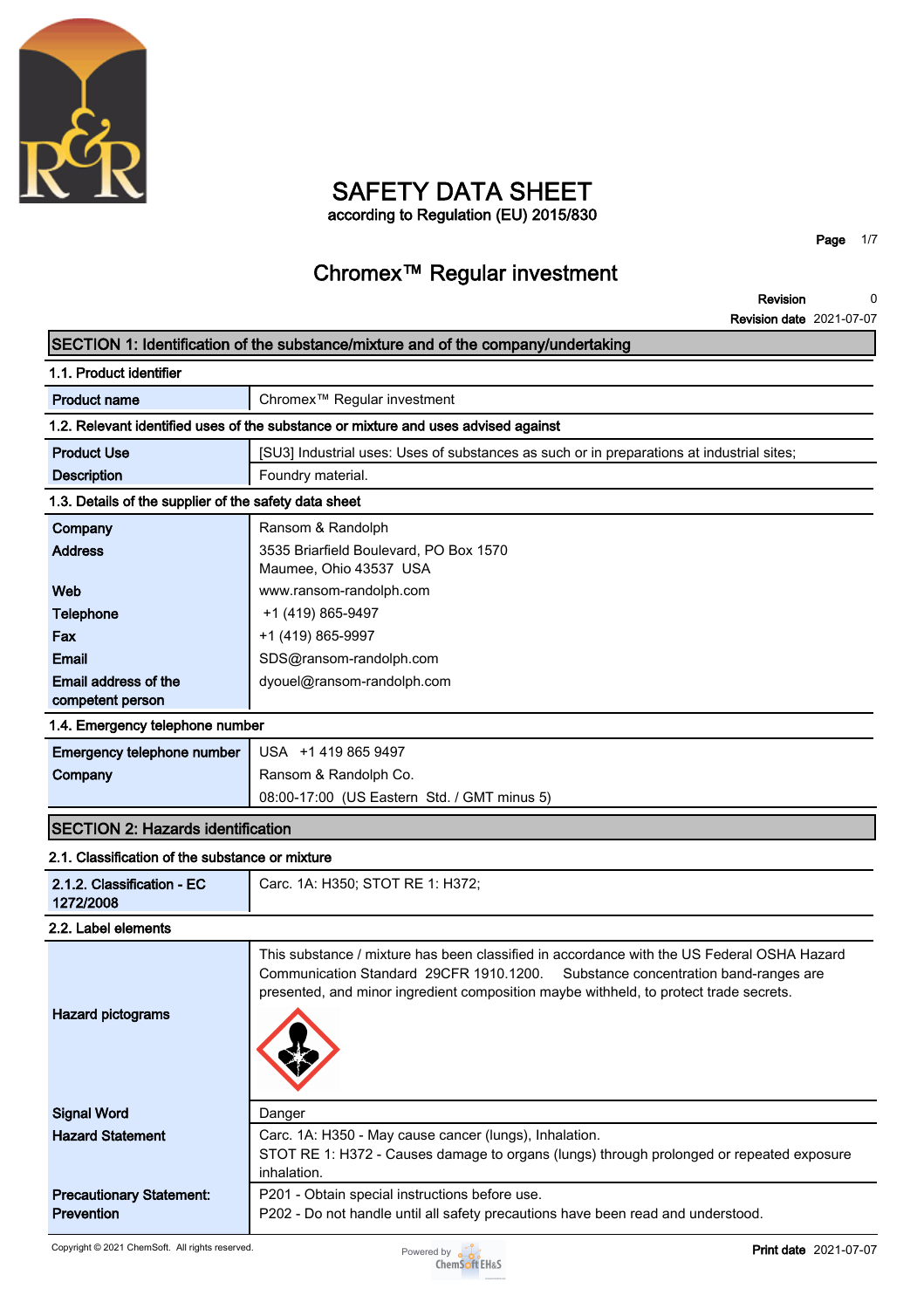| 2.2. Label elements                                |                                                                                                                                                                                                                                                                                                                              |
|----------------------------------------------------|------------------------------------------------------------------------------------------------------------------------------------------------------------------------------------------------------------------------------------------------------------------------------------------------------------------------------|
|                                                    | P260 - Do not breathe dust/fume/gas/mist/vapours/spray.<br>P264 - Wash thoroughly after handling.<br>P270 - Do no eat, drink or smoke when using this product.<br>P280 - Wear protective gloves/protective clothing/eye protection/face protection.<br>P285 - In case of inadequate ventilation wear respiratory protection. |
| <b>Precautionary Statement:</b><br>Response        | P308+P313 - IF exposed or concerned: Get medical advice/attention.<br>P314 - Get medical advice/attention if you feel unwell.                                                                                                                                                                                                |
| <b>Precautionary Statement:</b><br>Storage         | P405 - Store locked up.                                                                                                                                                                                                                                                                                                      |
| <b>Precautionary Statement:</b><br><b>Disposal</b> | P501 - Dispose of contents/container to local and national regulations                                                                                                                                                                                                                                                       |
| 2.3. Other hazards                                 |                                                                                                                                                                                                                                                                                                                              |
| Other hazards                                      | Product contains respirable crystalline silica (RCS).                                                                                                                                                                                                                                                                        |
| <b>Further information</b>                         |                                                                                                                                                                                                                                                                                                                              |
|                                                    | Not applicable. PBT and vPvB assessment.                                                                                                                                                                                                                                                                                     |

#### **SECTION 3: Composition/information on ingredients**

#### **3.2. Mixtures**

#### **EC 1272/2008**

| <b>Chemical Name</b>     | Index No. | CAS No.    | EC No.    | <b>REACH Registration</b><br><b>Number</b> | Conc.<br>$(\%w/w)$ | Classification                       |
|--------------------------|-----------|------------|-----------|--------------------------------------------|--------------------|--------------------------------------|
| quartz (conc. $>1.0\%$ ) |           | 14808-60-7 | 238-878-4 |                                            |                    | 90 - 100% Carc. 1A: H350; STOT RE 1: |
|                          |           |            |           |                                            |                    | H372:                                |
| Magnesium Oxide          |           | 01309-48-4 | 215-171-9 |                                            | $0 - 0.5%$         |                                      |
|                          |           |            |           |                                            |                    |                                      |

#### **Further information**

**Full text for all Risk Phrases mentioned in this section are displayed in Section 16.**

#### **SECTION 4: First aid measures**

| 4.1. Description of first aid measures                                          |                                                                                 |  |  |
|---------------------------------------------------------------------------------|---------------------------------------------------------------------------------|--|--|
| Inhalation                                                                      | Move the exposed person to fresh air.                                           |  |  |
| Eye contact                                                                     | Rinse immediately with plenty of water for 15 minutes holding the eyelids open. |  |  |
| <b>Skin contact</b>                                                             | Wash with soap and water.                                                       |  |  |
| Ingestion                                                                       | Drink 1 to 2 glasses of water. DO NOT INDUCE VOMITING.                          |  |  |
| 4.2. Most important symptoms and effects, both acute and delayed                |                                                                                 |  |  |
| Inhalation                                                                      | May cause irritation to respiratory system.                                     |  |  |
| Eye contact                                                                     | May cause irritation to eyes.                                                   |  |  |
| <b>Skin contact</b>                                                             | May cause irritation to skin.                                                   |  |  |
| Ingestion                                                                       | May cause irritation to mucous membranes.                                       |  |  |
| 4.3. Indication of any immediate medical attention and special treatment needed |                                                                                 |  |  |
| Inhalation                                                                      | Seek medical attention if irritation or symptoms persist.                       |  |  |
| Eye contact                                                                     | Seek medical attention if irritation or symptoms persist.                       |  |  |
| <b>Skin contact</b>                                                             | Seek medical attention if irritation or symptoms persist.                       |  |  |
| Ingestion                                                                       | Seek medical attention if irritation or symptoms persist.                       |  |  |
| <b>SECTION 5: Firefighting measures</b>                                         |                                                                                 |  |  |

#### **5.1. Extinguishing media**

**Use extinguishing media appropriate to the surrounding fire conditions.**

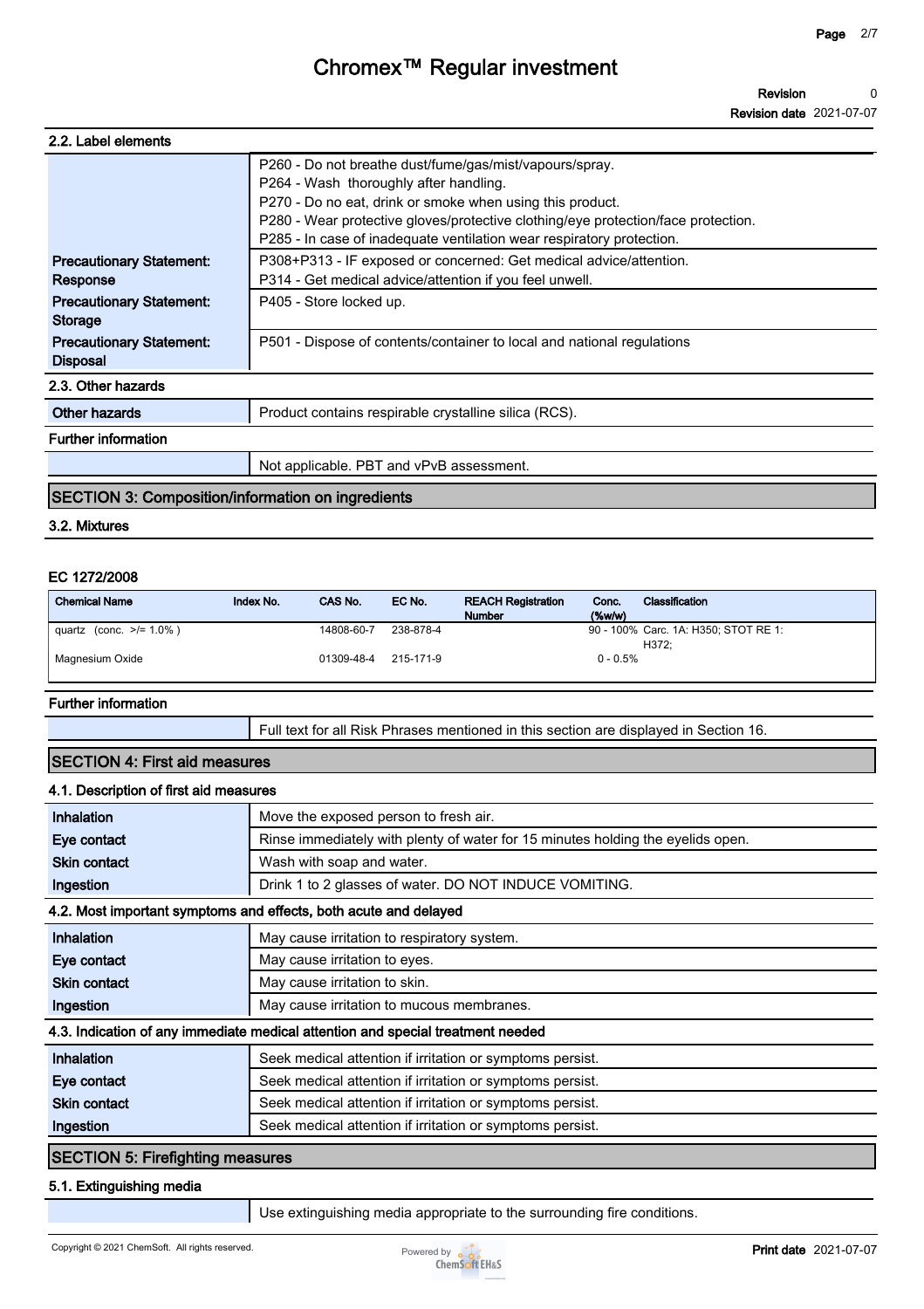|                                                                   | <b>Revision date 2021-07-07</b>                                                                                                                                                             |
|-------------------------------------------------------------------|---------------------------------------------------------------------------------------------------------------------------------------------------------------------------------------------|
| 5.2. Special hazards arising from the substance or mixture        |                                                                                                                                                                                             |
|                                                                   | Burning produces irritating, toxic and obnoxious fumes.                                                                                                                                     |
| 5.3. Advice for firefighters                                      |                                                                                                                                                                                             |
|                                                                   | Self-contained breathing apparatus. Wear suitable protective clothing.                                                                                                                      |
| <b>SECTION 6: Accidental release measures</b>                     |                                                                                                                                                                                             |
|                                                                   | 6.1. Personal precautions, protective equipment and emergency procedures                                                                                                                    |
|                                                                   | Avoid raising dust.                                                                                                                                                                         |
| 6.2. Environmental precautions                                    |                                                                                                                                                                                             |
|                                                                   | Use appropriate container to avoid environmental contamination.                                                                                                                             |
| 6.3. Methods and material for containment and cleaning up         |                                                                                                                                                                                             |
|                                                                   | Avoid raising dust. Clean the area using a vacuum cleaner. Transfer to suitable, labelled<br>containers for disposal.                                                                       |
| 6.4. Reference to other sections                                  |                                                                                                                                                                                             |
|                                                                   | See section [2, 8 & 13] for further information.                                                                                                                                            |
| <b>SECTION 7: Handling and storage</b>                            |                                                                                                                                                                                             |
| 7.1. Precautions for safe handling                                |                                                                                                                                                                                             |
|                                                                   | Avoid formation of dust. Ensure adequate ventilation of the working area. <. OEL: Occupational<br>exposure limit. In case of insufficient ventilation, wear suitable respiratory equipment. |
|                                                                   | Do not eat, drink or smoke in areas where this product is used or stored. Wash hands after<br>handling the product.                                                                         |
| 7.2. Conditions for safe storage, including any incompatibilities |                                                                                                                                                                                             |
|                                                                   | Keep containers tightly closed.                                                                                                                                                             |
| 7.3. Specific end use(s)                                          |                                                                                                                                                                                             |
|                                                                   | Foundry material.                                                                                                                                                                           |
| <b>SECTION 8: Exposure controls/personal protection</b>           |                                                                                                                                                                                             |
| 8.1. Control parameters                                           |                                                                                                                                                                                             |
|                                                                   | all respirable crystalline silica - sum of all types - quartz + cristobalite TWA PEL OSHA (respirable<br>fraction) 0.050 mg/m3<br>Action Level OSHA (respirable fraction) 0.025 mg/m3.      |
| 8.2. Exposure controls                                            |                                                                                                                                                                                             |
|                                                                   |                                                                                                                                                                                             |
| 8.2.1. Appropriate engineering<br>controls                        | Ensure adequate ventilation of the working area. <. OEL: Occupational exposure limit.                                                                                                       |
| 8.2.2. Individual protection<br>measures                          | Wear:. Protective clothing. applicable international Standards are. EN13982, ANSI 103 or =.                                                                                                 |
| Eye / face protection                                             | Avoid contact with eyes. Wear:. Approved safety goggles. safety glasses with side-shields.<br>applicable international Standards are. EN166, ANSI Z87.1 or =.                               |
| Skin protection -<br>Handprotection                               | Avoid contact with skin. Wear suitable gloves. applicable international Standards are. EN374,<br>ASTM F1001 or =.                                                                           |

**Respiratory protection Exposure above the recommended occupational exposure limit (OEL) may cause adverse health effects.**

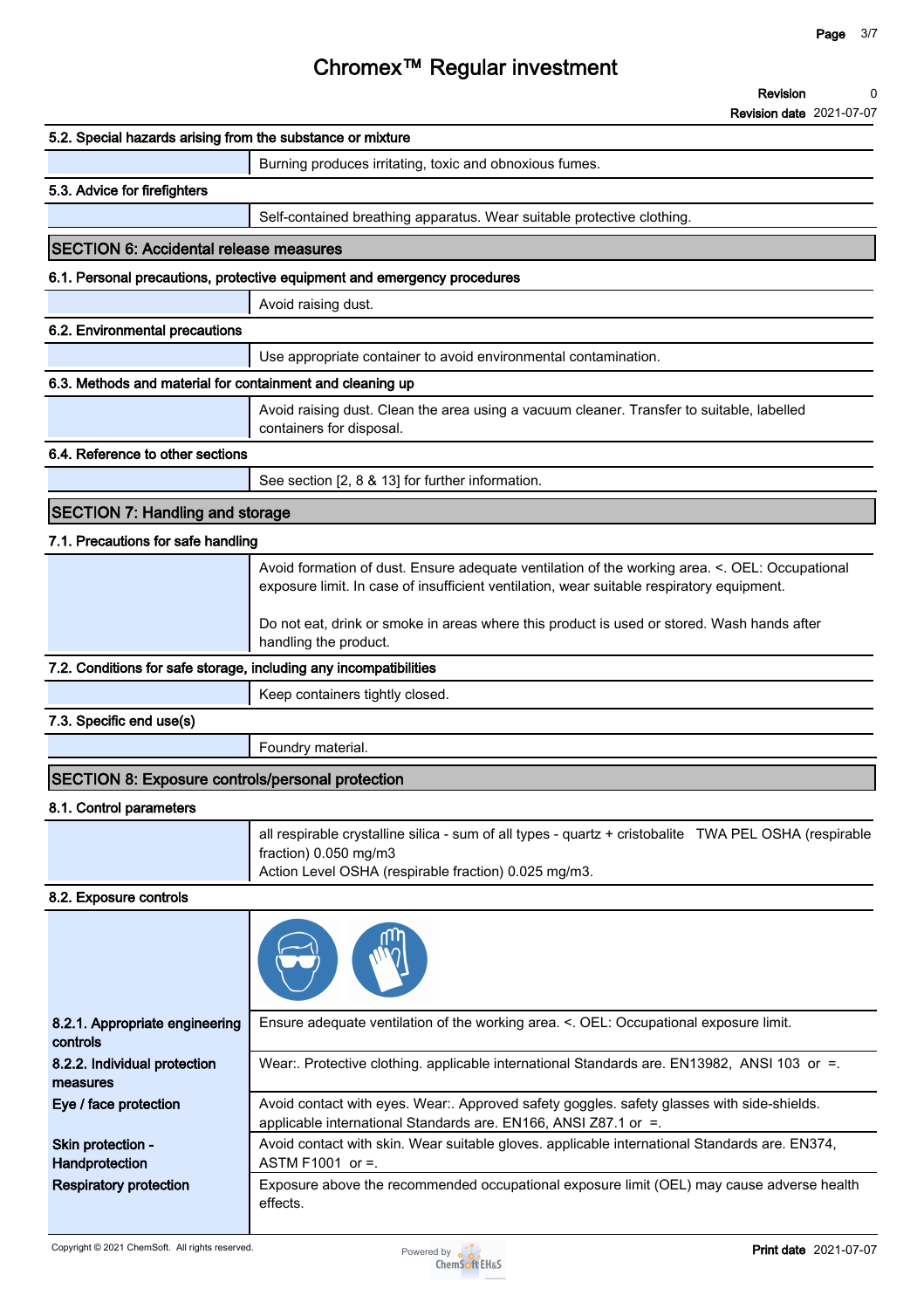| 8.2. Exposure controls        |                                                                                                                                                           |
|-------------------------------|-----------------------------------------------------------------------------------------------------------------------------------------------------------|
|                               | After selection by a Qualified person. Wear: Suitable respiratory equipment. applicable<br>international Standards are. EN140, EN143, ASTM F2704-10 or =. |
|                               |                                                                                                                                                           |
| 8.2.3. Environmental exposure | Use appropriate container to avoid environmental contamination.                                                                                           |
| controls                      |                                                                                                                                                           |

### **SECTION 9: Physical and chemical properties**

#### **9.1. Information on basic physical and chemical properties**

| Appearance Powder                              |                                  |
|------------------------------------------------|----------------------------------|
|                                                | <b>Colour</b> Off white          |
|                                                | <b>Odour</b>   Odourless         |
| Melting point $\approx 2200$ °C                |                                  |
|                                                | Freezing Point   Not applicable. |
| Initial boiling point Not applicable.          |                                  |
|                                                | Flash point   Not applicable.    |
| Evaporation rate   Not applicable.             |                                  |
| Flammability (solid, gas) Not applicable.      |                                  |
| Vapour pressure Not applicable.                |                                  |
|                                                | Vapour density   Not applicable. |
| Relative density 2.7                           |                                  |
|                                                | Fat Solubility Not applicable.   |
| <b>Partition coefficient</b> No data available |                                  |
| Autoignition temperature   Not applicable.     |                                  |
|                                                | Viscosity   No data available    |
| <b>Explosive properties</b> Not applicable.    |                                  |
| Oxidising properties   Not applicable.         |                                  |
| Solubility                                     | Insoluble in water               |

#### **9.2. Other information**

|                                       | <b>Conductivity</b> No data available |  |
|---------------------------------------|---------------------------------------|--|
|                                       | Surface tension   No data available   |  |
|                                       | Gas group Not applicable.             |  |
| Benzene Content Not applicable.       |                                       |  |
|                                       | Lead content Not applicable.          |  |
| VOC (Volatile organic Not applicable. |                                       |  |
| compounds)                            |                                       |  |
| 10 <b>POTION 40 OLIUM</b> 1 U.M.      |                                       |  |

#### **SECTION 10: Stability and reactivity**

#### **10.1. Reactivity**

|                                          | Not applicable.                            |                                                       |  |
|------------------------------------------|--------------------------------------------|-------------------------------------------------------|--|
| 10.2. Chemical stability                 |                                            |                                                       |  |
|                                          | Stable under normal conditions.            |                                                       |  |
| 10.3. Possibility of hazardous reactions |                                            |                                                       |  |
|                                          | No Significant Hazard.                     |                                                       |  |
| 10.4. Conditions to avoid                |                                            |                                                       |  |
|                                          | Moisture.                                  |                                                       |  |
| 10.5. Incompatible materials             |                                            |                                                       |  |
|                                          | No Significant Hazard.                     |                                                       |  |
| 10.6. Hazardous decomposition products   |                                            |                                                       |  |
|                                          | Hazardous Decomposition Products (silica): | Crystalline silica will dissolve in hydrofluoric acid |  |

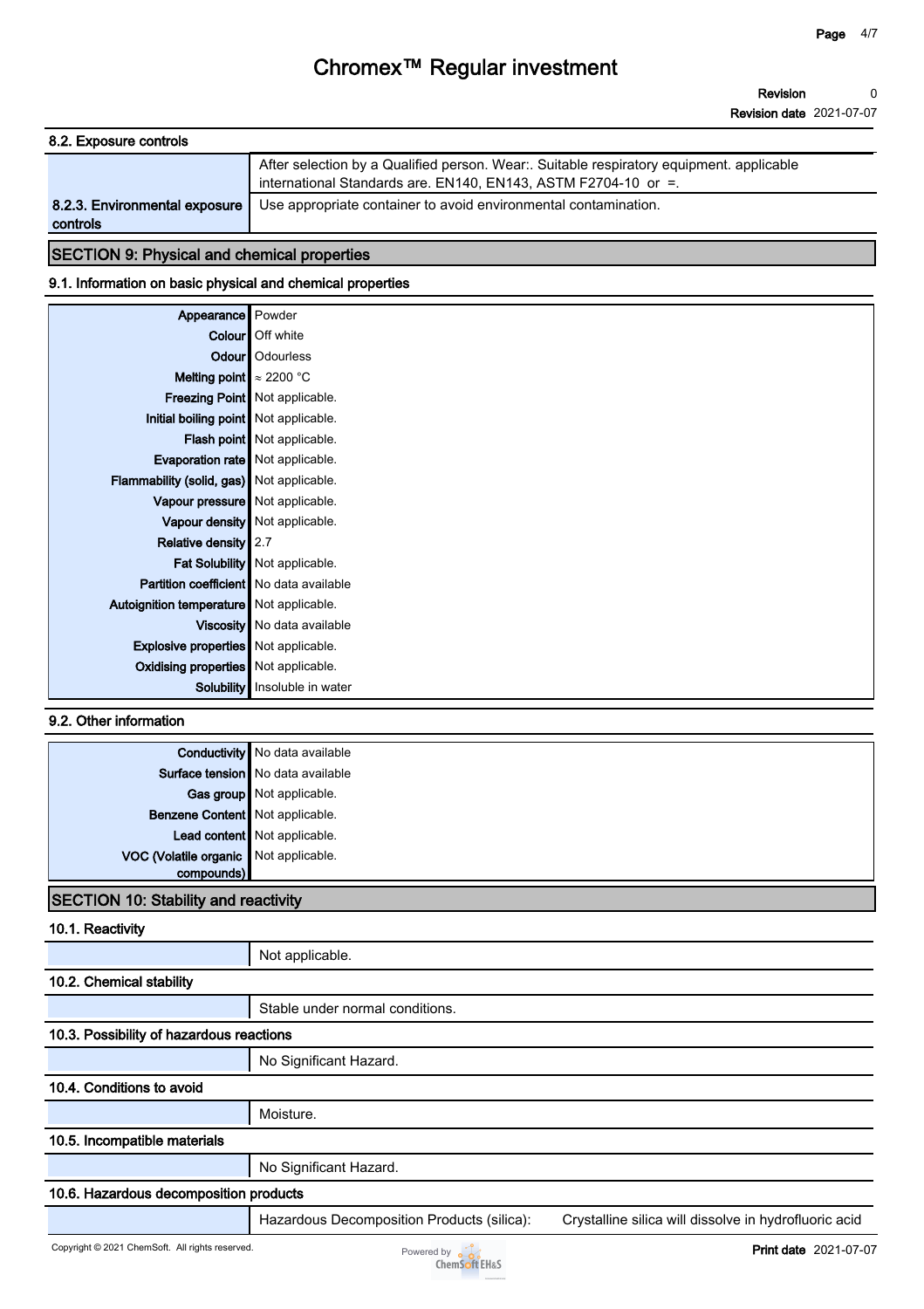**Revision date 2021-07-07**

#### **10.6. Hazardous decomposition products**

**and produce silicone tetrafluoride. Reaction with water or acids generates heat.**

#### **SECTION 11: Toxicological information**

#### **11.1. Information on toxicological effects**

| Based on available data, the classification criteria are not met.                                                                                                                                                                                                                                                                                                                                                                                                                                                                                                                                                                                                                                                                                                                                                                                                                                                                                                                                                                                                                                                                                                                                                                             |
|-----------------------------------------------------------------------------------------------------------------------------------------------------------------------------------------------------------------------------------------------------------------------------------------------------------------------------------------------------------------------------------------------------------------------------------------------------------------------------------------------------------------------------------------------------------------------------------------------------------------------------------------------------------------------------------------------------------------------------------------------------------------------------------------------------------------------------------------------------------------------------------------------------------------------------------------------------------------------------------------------------------------------------------------------------------------------------------------------------------------------------------------------------------------------------------------------------------------------------------------------|
| Prolonged or repeated exposure may cause irritation to skin and mucous membranes.                                                                                                                                                                                                                                                                                                                                                                                                                                                                                                                                                                                                                                                                                                                                                                                                                                                                                                                                                                                                                                                                                                                                                             |
| No irritation expected.                                                                                                                                                                                                                                                                                                                                                                                                                                                                                                                                                                                                                                                                                                                                                                                                                                                                                                                                                                                                                                                                                                                                                                                                                       |
| No sensitizaton effects reported.                                                                                                                                                                                                                                                                                                                                                                                                                                                                                                                                                                                                                                                                                                                                                                                                                                                                                                                                                                                                                                                                                                                                                                                                             |
| No mutagenic effects reported.                                                                                                                                                                                                                                                                                                                                                                                                                                                                                                                                                                                                                                                                                                                                                                                                                                                                                                                                                                                                                                                                                                                                                                                                                |
| Known Human Carcinogens (Category 1).                                                                                                                                                                                                                                                                                                                                                                                                                                                                                                                                                                                                                                                                                                                                                                                                                                                                                                                                                                                                                                                                                                                                                                                                         |
| No observed effect level. No observed effect concentration.                                                                                                                                                                                                                                                                                                                                                                                                                                                                                                                                                                                                                                                                                                                                                                                                                                                                                                                                                                                                                                                                                                                                                                                   |
| No known adverse health effects.                                                                                                                                                                                                                                                                                                                                                                                                                                                                                                                                                                                                                                                                                                                                                                                                                                                                                                                                                                                                                                                                                                                                                                                                              |
| Prolonged inhalation of respirable crystalline silica<br>In 1997, the International Agency for Research on Cancer (IARC) concluded that crystalline silica<br>inhaled from occupational sources can cause lung cancer in humans. However it pointed out that<br>not all industrial circumstances, nor all crystalline silica types, were to be incriminated. (IARC<br>Monographs on the evaluation of the carcinogenic risks of chemicals to humans, Silica, silicates<br>dust and organic fibers, 1997, Vol. 68, IARC, Lyon, France). In June 2003, the European<br>Commission's Scientific Committee for Occupational Exposure Limits (SCOEL) concluded:<br>"that the main effect in humans of the inhalation of respirable crystalline silica is silicosis. There is<br>sufficient information to conclude that the relative lung cancer risk is increased in persons with<br>silicosis (and apparently, not in employees without silicosis exposed to silica dust in quarries and<br>in the ceramic industry). Therefore, preventing the onset of silicosis will also reduce the cancer<br>risk. Since a clear threshold for silicosis development cannot be identified, any reduction of<br>exposure will reduce the risk of silicosis." |
| (SCOEL SUM Doc 94-final on respirable crystalline silica, June 2003)<br>There is a body of evidence supporting the fact that increased cancer risk would be limited to<br>people already suffering from silicosis. Worker protection against silicosis should be assured by<br>respecting the existing regulatory occupational exposure limits and implementing additional risk<br>management measures where required (see Section 16).                                                                                                                                                                                                                                                                                                                                                                                                                                                                                                                                                                                                                                                                                                                                                                                                       |
| No Significant Hazard.                                                                                                                                                                                                                                                                                                                                                                                                                                                                                                                                                                                                                                                                                                                                                                                                                                                                                                                                                                                                                                                                                                                                                                                                                        |
| Inhalation may cause coughing, tightness of the chest and irritation of the respiratory system.                                                                                                                                                                                                                                                                                                                                                                                                                                                                                                                                                                                                                                                                                                                                                                                                                                                                                                                                                                                                                                                                                                                                               |
|                                                                                                                                                                                                                                                                                                                                                                                                                                                                                                                                                                                                                                                                                                                                                                                                                                                                                                                                                                                                                                                                                                                                                                                                                                               |

**11.1.4. Toxicological Information**

**No data available**

#### **SECTION 12: Ecological information**

#### **12.1. Toxicity**

|                                     | No data available                     |  |
|-------------------------------------|---------------------------------------|--|
| 12.2. Persistence and degradability |                                       |  |
|                                     | No data is available on this product. |  |
| 12.3. Bioaccumulative potential     |                                       |  |
|                                     |                                       |  |
|                                     | Does not bioaccumulate.               |  |
| <b>Partition coefficient</b>        |                                       |  |

**Chromex™ Regular investment No data available**

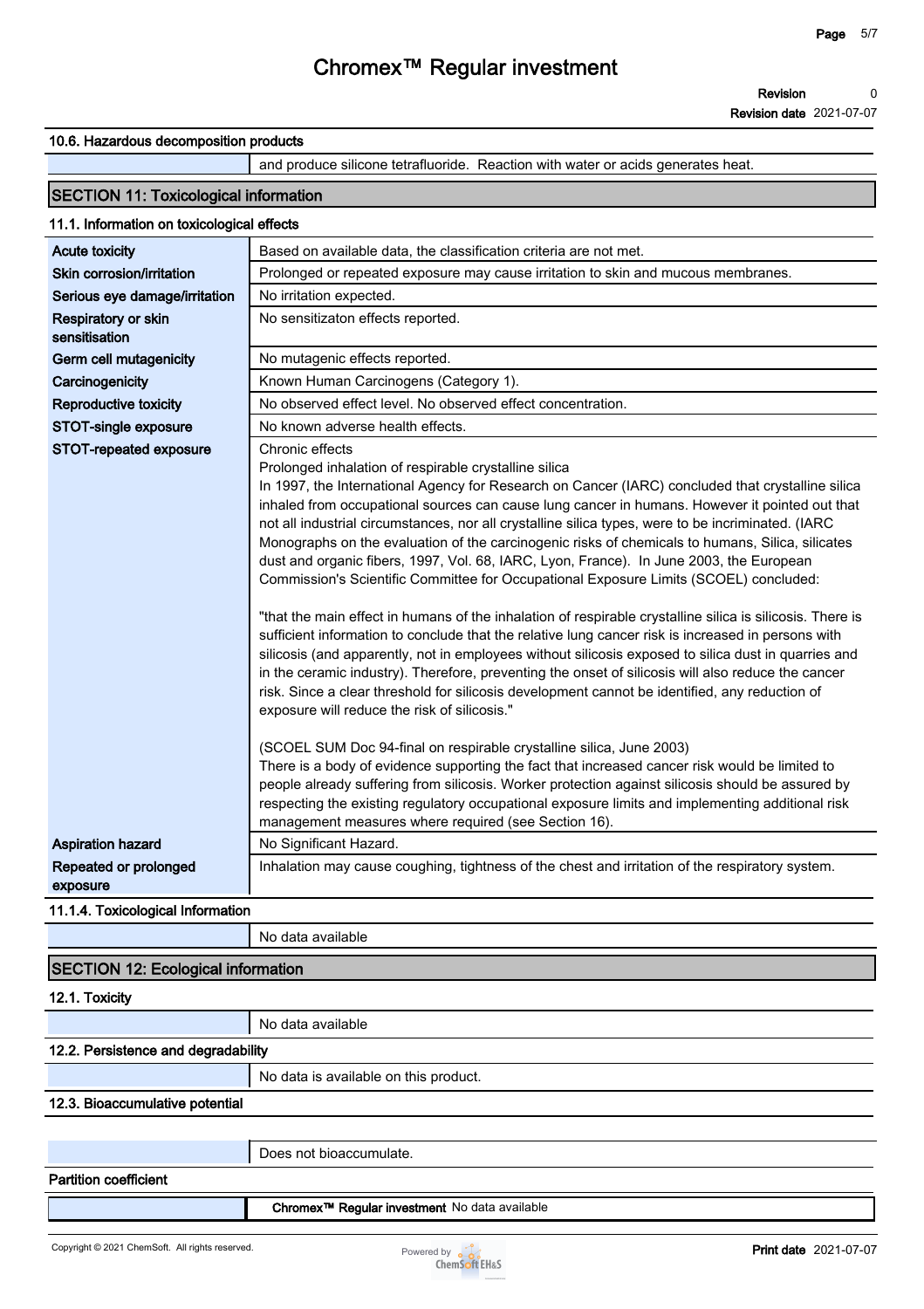|                                            | nyyum mwonnoni                                                     |                                 |
|--------------------------------------------|--------------------------------------------------------------------|---------------------------------|
|                                            |                                                                    | <b>Revision</b><br>0            |
|                                            |                                                                    | <b>Revision date 2021-07-07</b> |
| 12.4. Mobility in soil                     |                                                                    |                                 |
|                                            | Not determined.                                                    |                                 |
| 12.5. Results of PBT and vPvB assessment   |                                                                    |                                 |
|                                            | Not determined.                                                    |                                 |
| 12.6. Other adverse effects                |                                                                    |                                 |
|                                            | Not applicable.                                                    |                                 |
| <b>SECTION 13: Disposal considerations</b> |                                                                    |                                 |
| 13.1. Waste treatment methods              |                                                                    |                                 |
|                                            | Dispose of in compliance with all. local and national regulations. |                                 |
| <b>Disposal methods</b>                    |                                                                    |                                 |
|                                            | Contact a licensed waste disposal company.                         |                                 |
| Disposal of packaging                      |                                                                    |                                 |
|                                            | Empty containers can be sent for disposal or recycling.            |                                 |
| <b>SECTION 14: Transport information</b>   |                                                                    |                                 |
| 14.1. UN number                            |                                                                    |                                 |
|                                            | The product is not classified as dangerous for carriage.           |                                 |
| 14.2. UN proper shipping name              |                                                                    |                                 |
|                                            | The product is not classified as dangerous for carriage.           |                                 |
| 14.3. Transport hazard class(es)           |                                                                    |                                 |
|                                            | The product is not classified as dangerous for carriage.           |                                 |
| 14.4. Packing group                        |                                                                    |                                 |
|                                            | The product is not classified as dangerous for carriage.           |                                 |
| 14.5. Environmental hazards                |                                                                    |                                 |
|                                            | The product is not classified as dangerous for carriage.           |                                 |
| 14.6. Special precautions for user         |                                                                    |                                 |
|                                            | The product is not classified as dangerous for carriage.           |                                 |

#### **14.7. Transport in bulk according to Annex II of MARPOL 73/78 and the IBC Code**

**The product is not classified as dangerous for carriage.**

#### **Further information**

**The product is not classified as dangerous for carriage.**

#### **SECTION 15: Regulatory information**

#### **15.1. Safety, health and environmental regulations/legislation specific for the substance or mixture**

| Regulations | U.S. FEDERAL REGULATIONS: Chromex regular investment. CERCLA 103 Reportable Quantity:<br>is not subject to CERCLA reporting requirements. Many states have more stringent release<br>reporting requirements. Report spills required under federal, state and local regulations. |
|-------------|---------------------------------------------------------------------------------------------------------------------------------------------------------------------------------------------------------------------------------------------------------------------------------|
|             | <b>SARA TITLE III:</b><br>Hazard Category For Section 311/312: Chronic health                                                                                                                                                                                                   |
|             | Section 313 Toxic Chemicals: This product contains the following chemicals subject to Annual<br>Release Reporting Requirements Under SARA Title III, Section 313 (40 CFR 372): None                                                                                             |
|             | Section 302 Extremely Hazardous Substances (TPQ): None                                                                                                                                                                                                                          |
|             |                                                                                                                                                                                                                                                                                 |